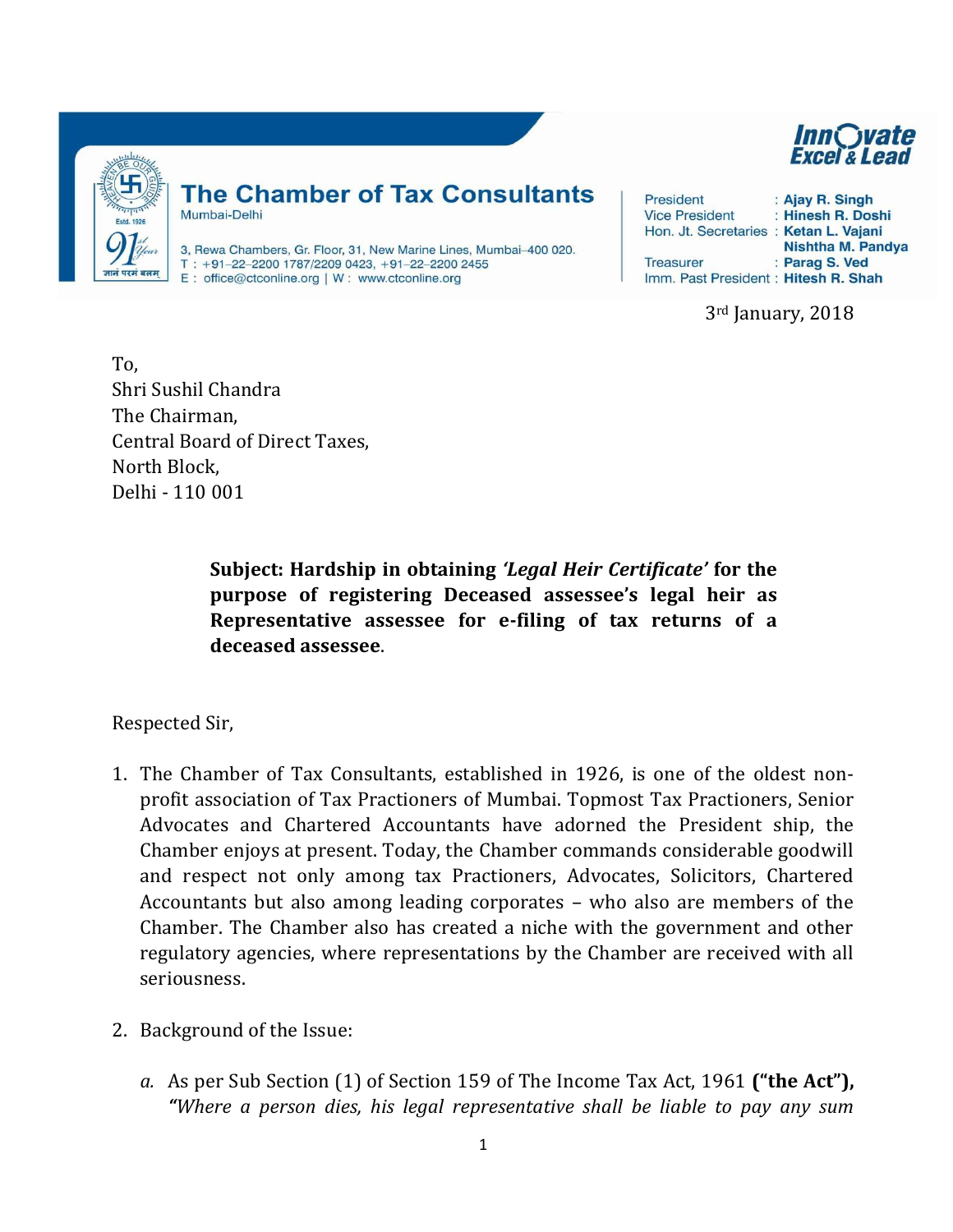*which the deceased would have been liable to pay if he had not died, in the like manner and to the same extent as the deceased."*

- b. Also as per Sub Section (3) of the said Section *"The legal representative of the deceased shall, for the purposes of this Act, be deemed to be an assessee."*
- c. Thus the **legal representative** of the deceased assessee needs to comply with various provisions like filing of Return, payment of taxes, complying with assessment proceeding **on behalf of the deceased assessee.**
- 3. Filing of tax returns electronically is mandatory in most cases now and is recommended in all other cases too by the Revenue. The Existing procedure to register oneself as legal representative of deceased assessee for filing return of income of deceased assessee is described in brief as below:
	- a. The legal representative needs to register himself as 'Legal Heir' on the E-Filing portal in order to file return of deceased assessee. This is for the period that Income was earned by the deceased but cannot be returned by him since he has since passed away.
	- b. Request needs to be made through E-Filing portal for above registration by providing certain details of deceased assessee along with certain specified documents.
	- c. The following are the documents which are to be submitted/uploaded:
		- i) Copy of Death Certificate.
		- ii) Copy of PAN card of deceased.
		- iii) Self attested PAN card copy of the Legal Heir.
		- iv) Legal Heir Certificate issued by the Court/Local Revenue Authority. or

Surviving member certificate issued by the Local Authority.

Or

Pension Order issued by Central/State Government.

or

Registered will.

d. On fulfilling the above details, one can submit the request and will be provided an acknowledgement along with a Transaction ID.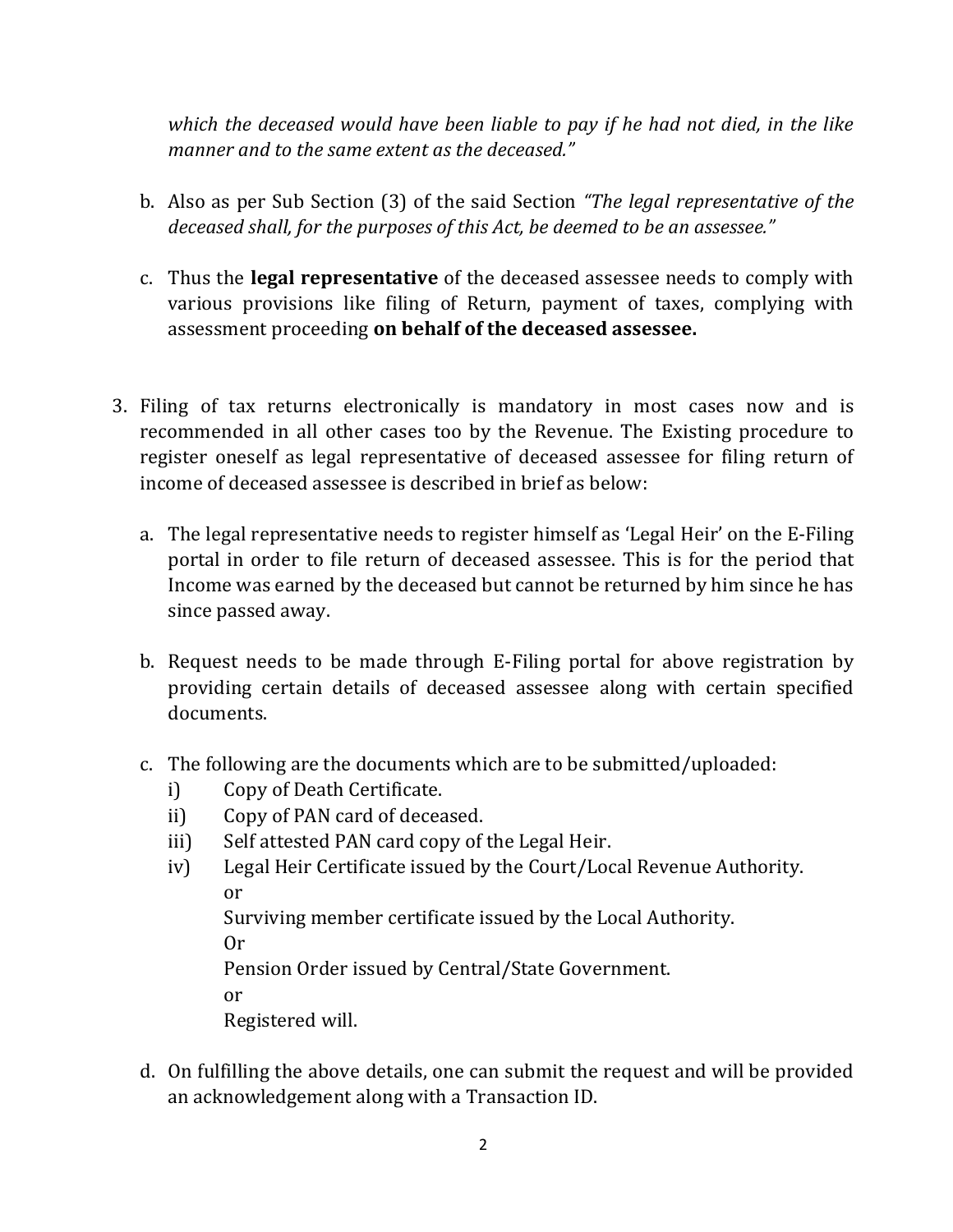- e. The department would then 'accept/reject' the request based on the details and documents uploaded. Where request has been rejected, department will provide the ground for rejection, which can be viewed by clicking on Transaction ID.
- **4.** All the documents as specified in sub-point 'c' above, are generally available or can be easily obtained **except for those specified in (iv).** The issues faced for obtaining 'Legal Heir' certificate are as under:
	- a. Obtaining legal heir certificate or Surviving member certificate from Court/ Local revenue authority is very time consuming as well as a cumbersome.
	- b. Pension Order is issued by Central/State Government only to its employees and thus any person other than government employee would not be able to obtain the Pension Order.
	- c. While a will may be available in various cases, registration of a will is not mandatory. Getting a will registered subsequent to the demise of an assessee is not possible.
	- d. Thus taking up a case neither of a person who is neither a government employee nor in possession of registered will, the only option left for him is to approach Court/Local revenue authority to obtain the said certificate, which is generally a very complex exercise with heavy monetary obligations in terms of cost and time.
- 5. Prayers before your goodself:
	- a. We request that the filing of the documents at (i) to (iii) should be made as sufficient compliance.
	- b. In the event however that the Revenue believes that there is need to identify with adequate evidence that the filer is a legal heir only, we suggest some alternatives, as mentioned below:
		- i) Affidavit from the legal heir or,
		- ii) Certificate of nomination from institutions like banks or,
		- iii) Copy of Ration Card specifying the name and relation with the legal heir

Please do not insist on probate of Wills, as obtaining a probate will take time and the date for filing a return may lapse. Further in case legal heir is authorised to